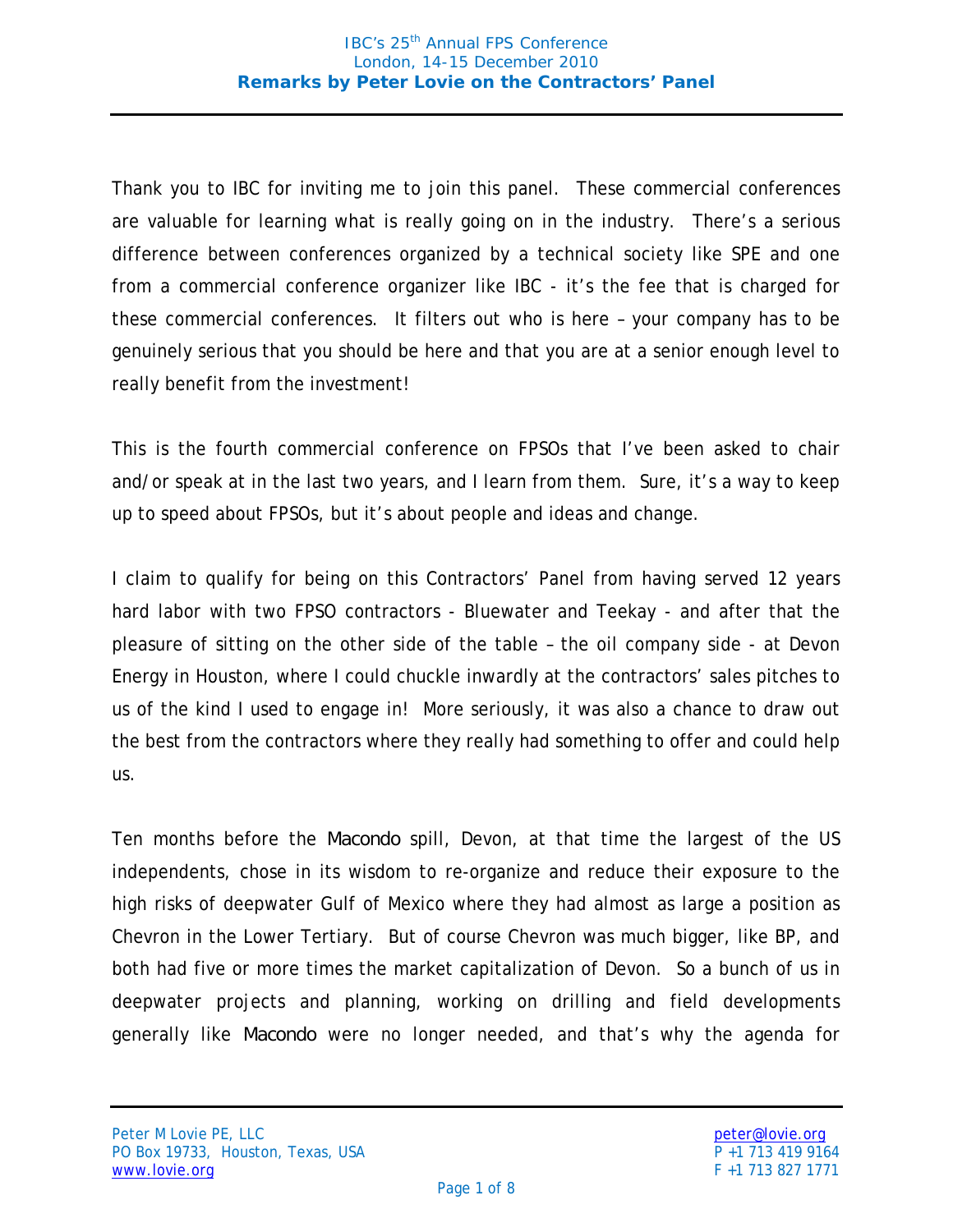conferences says that I am "Ex Devon". However as people say, "it's an ill wind that blows no one any good" and I'm now on to new business, as a consulting advisor on floating systems and a principal in a new venture for West Africa.

But back to business. I have two contributions for this panel.

## ONE: NEAR TERM OUTLOOK

It is good to listen to these financial and market analyst guys who have these wonderful graphs that show things getting better in the future, going steadily upwards to heaven on the right! But being a simple man I want to earn the daily crust today and tomorrow - or at least this quarter and some of next year - and somehow the graphs are uncertain and don't quite jibe with the shorter term. I respect the view that there might be about 180 floating production projects of all kinds in the planning stages or more advanced stages today versus maybe 155 six months ago, but they can so easily slip back, often for very good reasons, such as the wells put down after the discovery well are just not as promising, or the operator's latest capital allocation means something else is higher up the hierarchy for CAPEX dollars, or the oil market and world conditions are uncertain and too risky for now.

I do not see such a wonderful time ahead near term. This *Macondo* spill logically indicates it may not make such an immediate difference on FPSO business, but who knows the minds of the oil companies in looking at their capital allocations and how much they want to put off spending for a bit. BP selling off assets and Shell getting ready to do a round of divestitures of FPSO based developments means delays in related field development decisions as buyers take over these field developments. All of which is pointing back to the FPSO contractor's BD guy on the firing line and how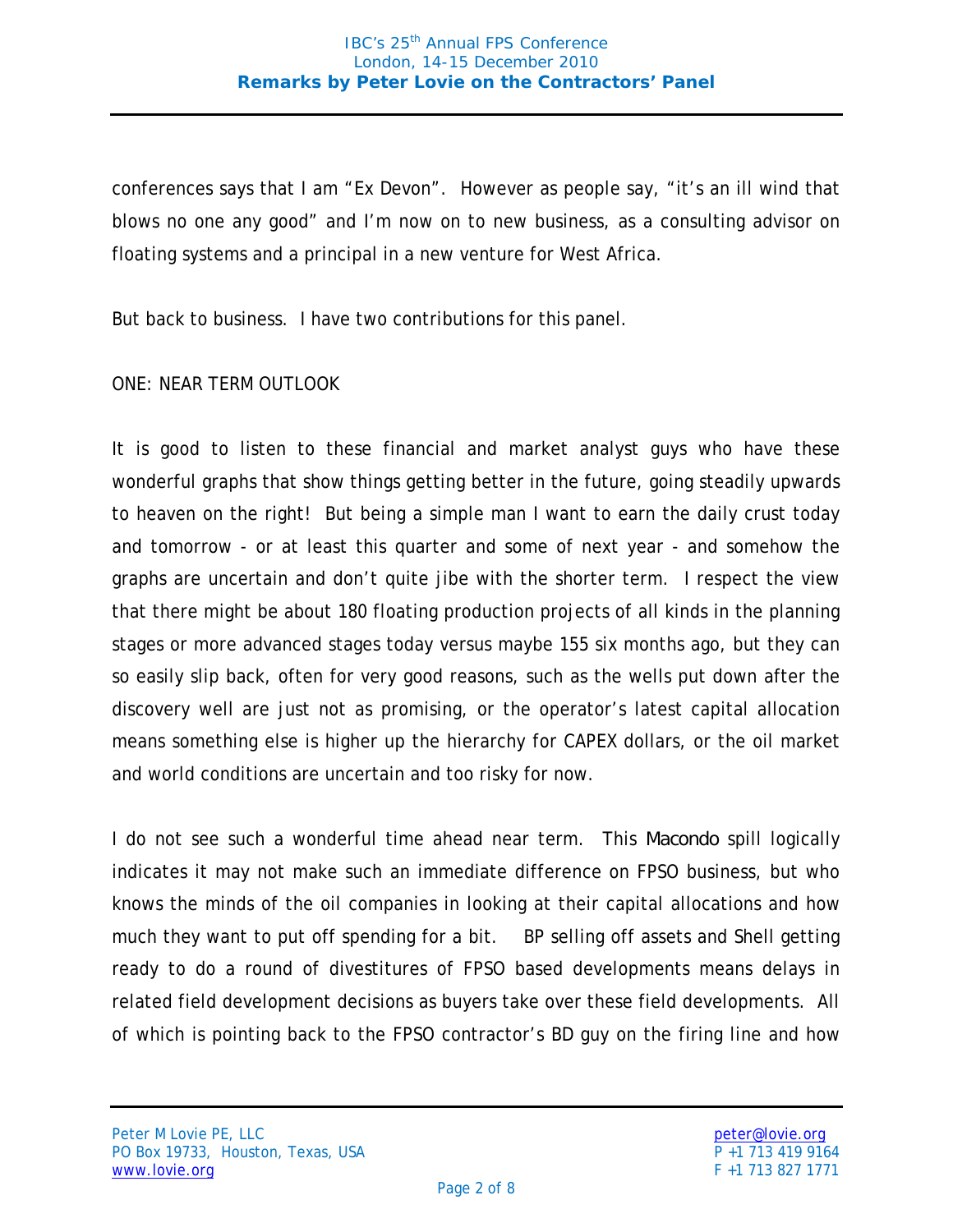well he knows his customers and what they are going to do next. And that is the inner thought process that does not always get talked about here.

Far vision is not so bad, the trouble with available crystal balls is their near vision – always seems to be a bit fuzzy and therefore in need of Lasik or cataract surgery.

Let me explain about this fuzzy near term vision. A disquieting sign in our industry is the current status of the world's FPSO fleet and the number of FPSOs without contracts. I count 152 existing and 39 building in shipyards, about half owned by oil companies and the balance owned by contractors and leased to oil companies.

I count 3 incomplete FPSOs at shipyards that had started to be built on speculation, and 8 more FPSOs currently idle or soon to be idle, then 4 owned soon to be on the market, overall mostly less than premier league vessels. So there's  $3 + 8 + 4 = 15$ available candidates against a fleet of 152 in operation - 10%, that's a significant overhang in the market. It's lower than a year ago when the figure was 17% but still high. And this is not allowing for any FPSOs known to be coming idle very soon but that has not been announced.

Each oilfield is different and each FPSO may need more modification and far more investment for the next assignment than typically happens with a drillship or a semi. At today's shipyard prices it may be economic to build a newbuild FPSO or do a conversion to exactly meet field needs rather than adapt one of these idle FPSOs – that's part of the predicament for owners of idle FPSOs.

So tomorrow has its uncertainties in today's FPSO world.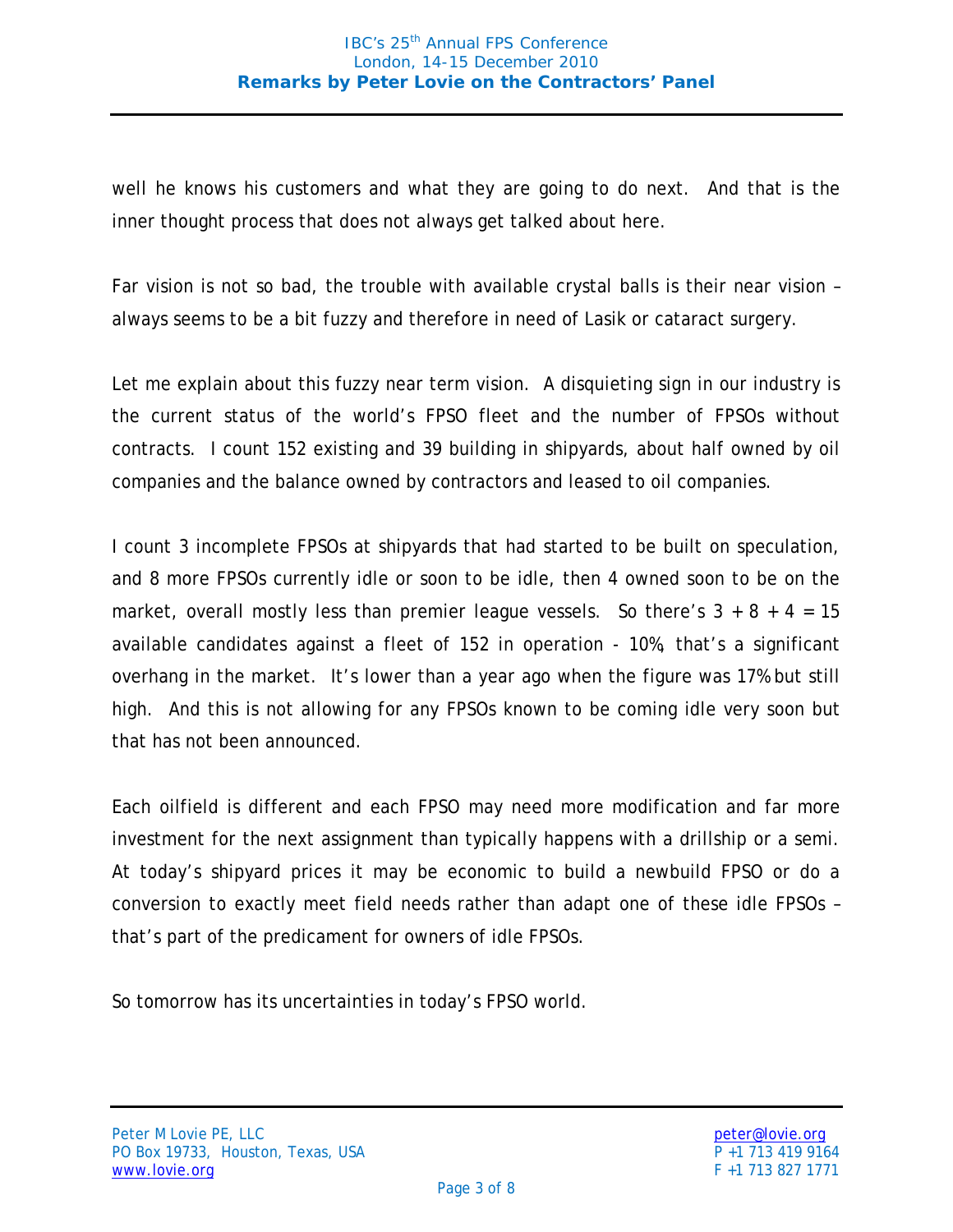It conjures up what the Vince Lombardi the American football coach said about "when the going gets tough the tough get going". Hey, with FPSOs, the going gets tough quite a lot of the time.

## TWO: SPEC BUILDS

Secondly I want to comment on what has happened with FPSO spec builds. In the service vessel business and in the offshore drilling business spec builds seem to work fairly well quite a lot of the time. So why not with FPSOs?

In my time at Devon I had the opportunity to look at offerings from most of the spec build ventures. Some were attractive if we just had the right project for them The *Nexus 1* was one such, a good basic design and builder, but in the end of the day we just did not have a project to employ it. It turned out that no one else in the world did either, at day rates that the project needed for a satisfactory return and so this almost complete newbuild had to be sold. Published sources indicated a sales price of around \$400million against a project total of about \$640million. Sooner or later the deal probably would have worked but there was no telling how long the owners would have had to wait: it was understandable how the owners chose to take that \$240 million hit.

The advocates of these FPSO spec builds were generally pretty experienced people. However this was unlike doing a spec build drilling rig. An oil company can contract for a period to employ a MODU and wells may be in a number of parts of the world over say a 3-5 year term of the initial drilling contract. But with an FPSO it is for the life of the field and the characteristics of each oilfield is different: generally a wider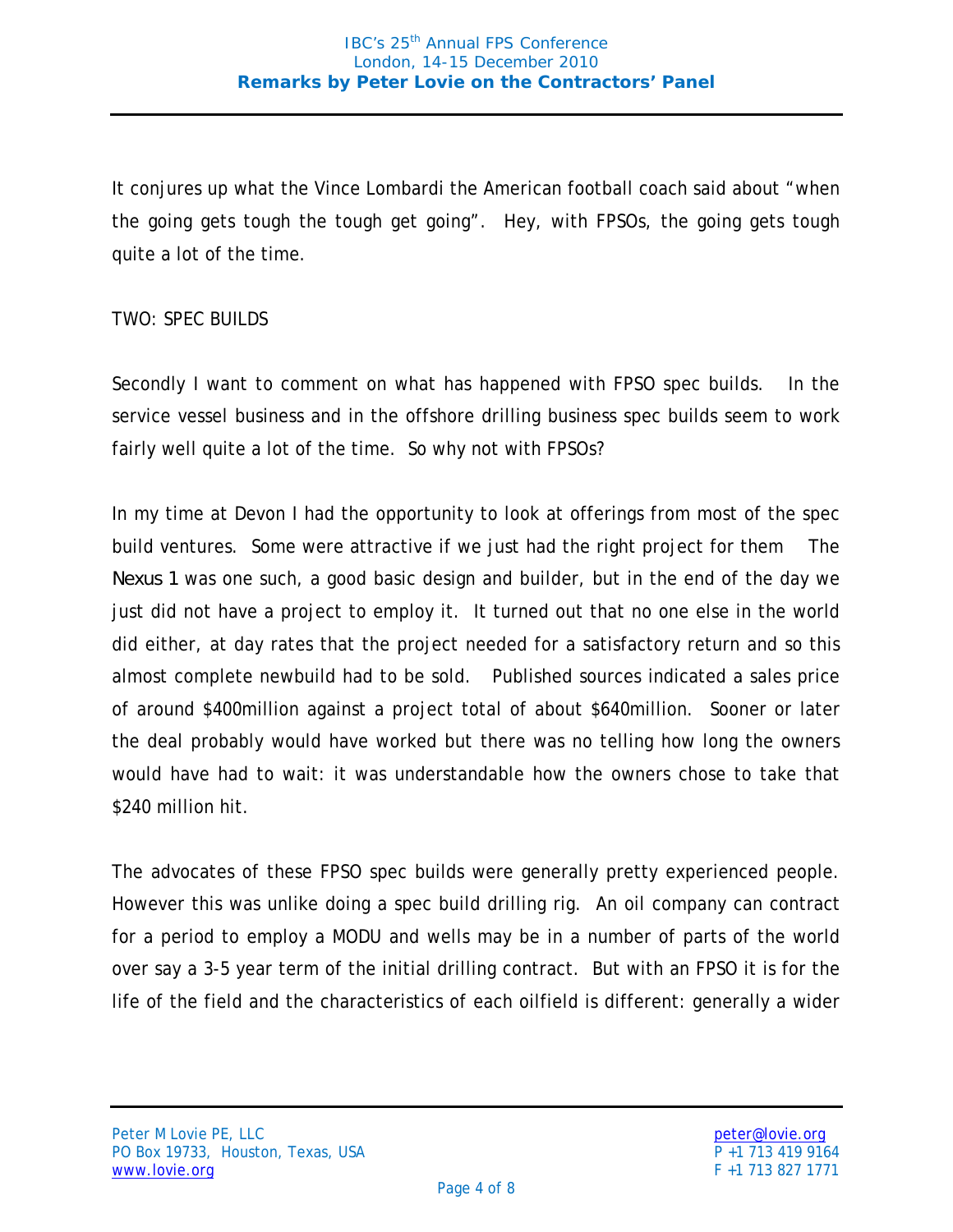range of equipment requirements than for drilling wells. The decision process to choose the field development solution and contract it takes more time.

So while the *Nexus 1* situation was made worse by the downturn and crash in end 2008, the venture was well known from early 2006 onwards and in retrospect it struggled against the effects of a much thinner market than MODU speculations in the same era.

Another one we looked at and tried to see if we could make it work was the MPF. It was attractive from the viewpoint of being able to immediately follow on with appraisal wells once a discovery well was completed and was being tested, even for several months or a year or two. It had plenty of capacity for remote operations on very deep wells and overall was a high spec vessel.

However there were non technical matters that were deal killers. One was that planning appraisal wells takes some time and often serious time to get funding as these are often \$100-300+ million commitments for what we were looking at in GoM. Additionally partner approvals have to be secured for whatever development strategy is chosen and for a novel concept like MPF that can be difficult and time consuming. Lining up a work program to take advantage of all that the MPF could do was too difficult. Talking it through, the consensus was that it was too expensive as an FPSO alone and the FPSO capability was too much of an overhead for employing it as a drillship.

The interfaces, regulatory approvals and construction of a vessel that is both an FPSO and a drillship are serious matters that add to the time and project cost, something that Murphy experienced on a much simpler vessel than the MPF: the FDPSO that now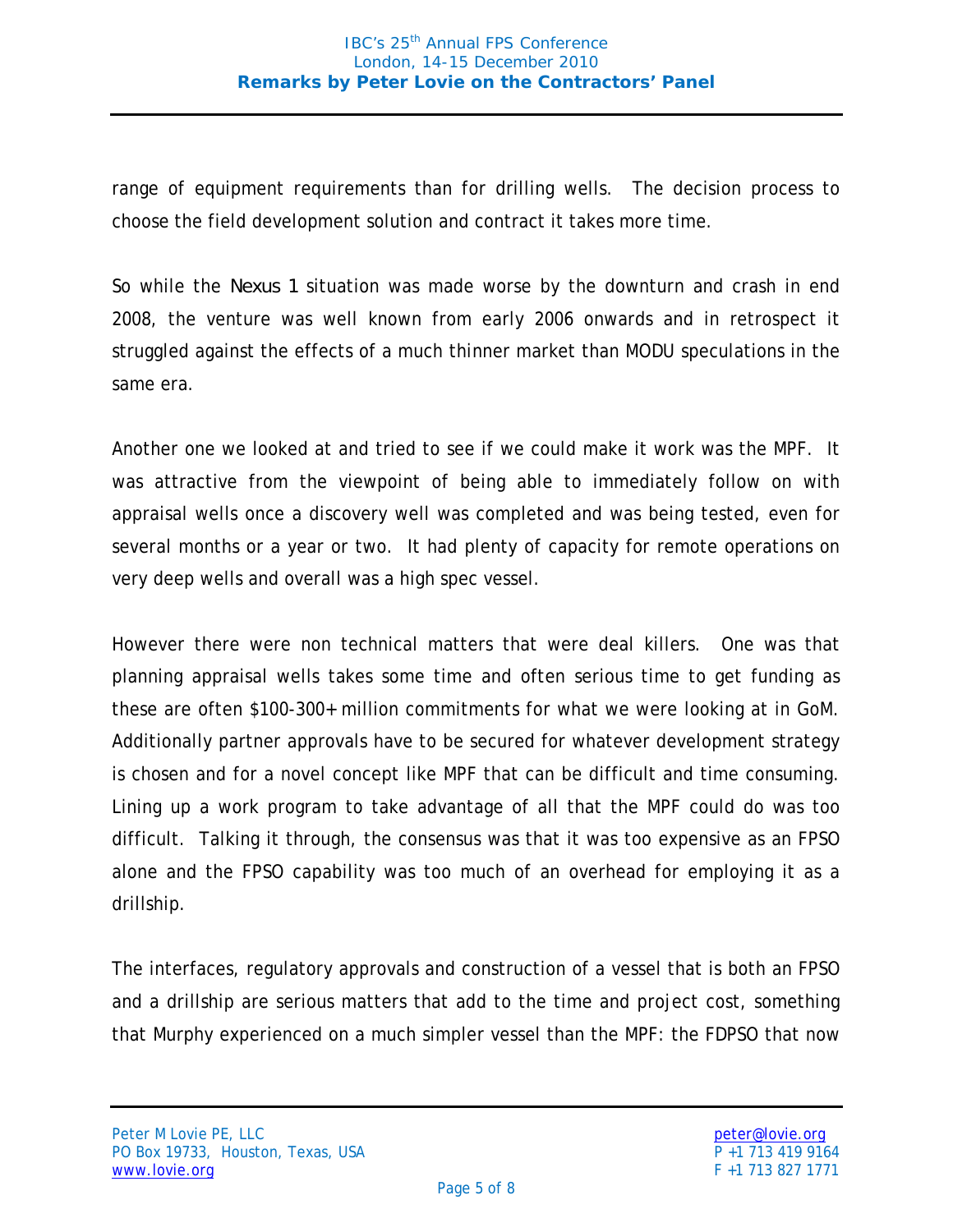works successfully at *Azurite* in The Congo. But MPF never got that far along. MPF Corp went bankrupt and published sources now indicate that the hull will now be used for a mega drillship under construction by Cosco in China and to be operated by Vantage Drilling of Houston.

Compared to the Suezmax size of hull on the MPF vessel, the spec build offerings from FPSOcean were much smaller, Aframax size or less, and employing an untried active stationkeeping system. For GoM service we required at least a storage capacity of 600,000 bbl, double hull and could not take a flyer on a new company with the risks of a new station keeping system. That one did not really make it in our books and it really was not a surprise that it eventually went bankrupt. The proponents gave it their best shot but the tool did not match our market.

The Petroprod people also had a spec build venture but it did match the requirements I had and so I cannot comment on that one, other than relay the bad news that it also went bankrupt.

The apparent attraction of spec build FPSOs have been how the vessel could be economically taken off station at the end of the assignment and reused relatively easily as opposed to a spar or semi that is a much more site specific design of floating production system. After all, the FPSO is the most commonly used type of FPS in the world and it should be easy to find another home for it!

Despite that perception Exmar speculated on building a deepwater semisubmersible with topsides aimed for GoM fields. Exmar's Opti-Ex spec build semisubmersible confounded the skeptics and will now go to work for LLOG in GoM in 2011. This project was first announced in May of 2006 and for years people wondered if it would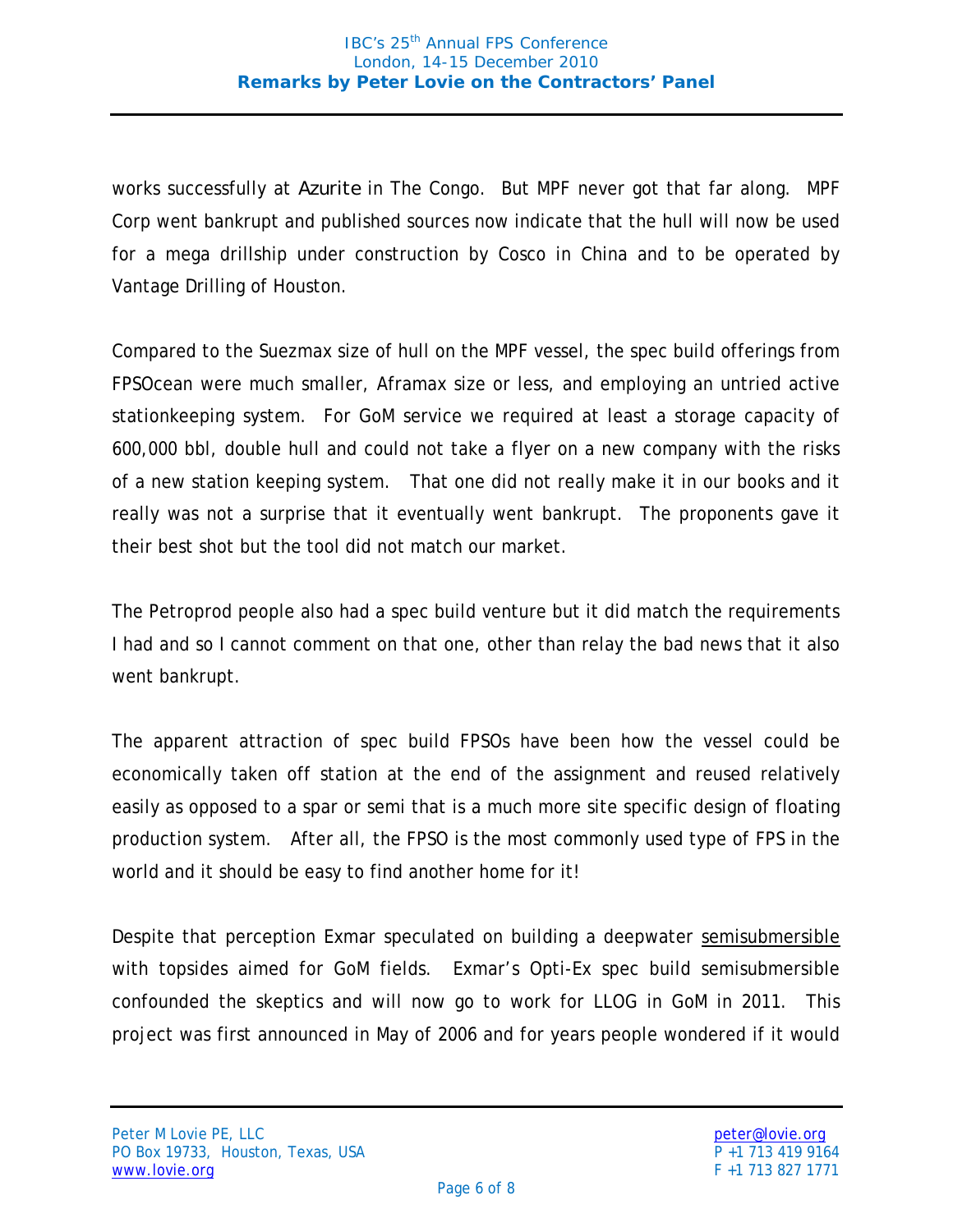ever succeed while it was touted for one field development after another. Instead of the original idea of chartering it, a sale was announced in June of 2010. Press reports indicate a construction cost in the region of \$320million and revenues from the sale coming in over the six years of 2011-2016, totaling about \$400 million. So Exmar in the end of the day came out better than all the spec build FPSOs, although the true NPV10 of the transaction may not line up too well against a conventional non speculative venture!

Diagnosing what went wrong with these spec builds, I think there was a lack of understanding in the minds of spec build proponents in the true ability of oil companies to hire their spec builds.

Oil companies are happy to talk positively about employing available options but translating that to serious talk on hiring or buying is often another thing when the decision is usually one that needs time for partners' blessings and a lot of planning and integration into a field development, i.e. a quite different game from hiring a MODU for the appraisal or production wells in the same development. It is relatively rare to find a field development where the FPS spec build is right on availability, matching the timing for the operator's decision making and has the right specification.

In a downturn the spec builds have to compete with bids on conversions or newbuilds at the rates in effect in the downturn. That risk gets forgotten about in the heat of enthusiasm in a booming up-market. History shows that shipyard and services rates do plunge seriously in a downturn like 2008-2009! Deflating values in 2009-2010 was a trap for the likes of the *Nexus 1* spec build!